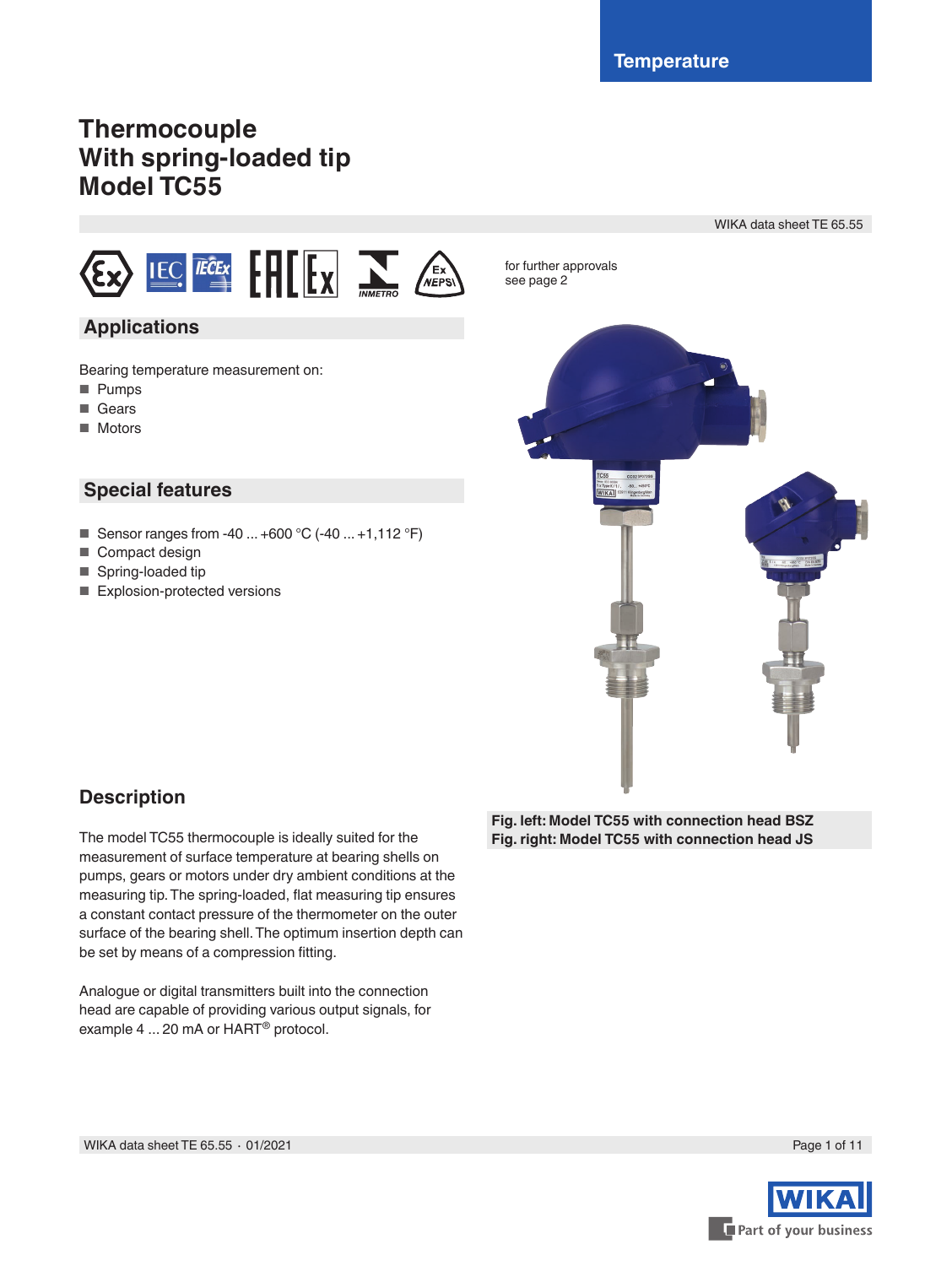## **Explosion protection (option)**

The permissible power,  $P_{max}$ , as well as the permissible ambient temperature, for the respective category can be seen on the EC-type examination certificate, the certificate for hazardous areas or in the operating instructions.

Built-in transmitters have their own EC-type examination certificate. The permissible ambient temperature ranges of the built-in transmitters can be taken from the corresponding transmitter approval. The system operator is responsible for using suitable thermowells.

## **Approvals (explosion protection, further approvals)**

| Logo             | <b>Description</b>                                                                                                                                                              |                                                                                                                                                                                                                 | <b>Country</b>                 |
|------------------|---------------------------------------------------------------------------------------------------------------------------------------------------------------------------------|-----------------------------------------------------------------------------------------------------------------------------------------------------------------------------------------------------------------|--------------------------------|
| CE               | <b>EU declaration of conformity</b><br><b>EMC</b> directive <sup>1)</sup><br>EN 61326 emission (group 1, class B) and immunity (industrial application)                         |                                                                                                                                                                                                                 | European Union                 |
|                  | RoHS directive<br>■ ATEX directive (option)<br>Hazardous areas<br>- Ex i<br>Zone 0 gas<br>Zone 1 gas<br>Zone 20 dust<br>Zone 21 dust<br>- Ex $n^{2}$ Zone 2 gas<br>Zone 22 dust | [II 1G Ex ia IIC T1  T6 Ga]<br>[II 2G Ex ia IIC T1  T6 Gb]<br>[II 1D Ex ia IIIC T125  T65 °C Da]<br>[II 2D Ex ia IIIC T125  T65 °C Db]<br>[II 3G Ex nA IIC T1  T6 Gc X]<br>[II 3D Ex tc IIIC T440  T80 °C Dc X] |                                |
| <b>IEC FECEX</b> | <b>IECEx (option)</b><br>(in conjunction with ATEX)<br>Hazardous areas<br>- Ex i<br>Zone 0 gas<br>Zone 1 gas<br>Zone 20 dust<br>Zone 21 dust                                    | [Ex ia IIC T1  T6 Ga]<br>[Ex ia IIC T1  T6 Gb]<br>[Ex ia IIIC T125  T65 °C Da]<br>[Ex ia IIIC T125  T65 °C Db]                                                                                                  | International                  |
| <b>EALEx</b>     | EAC (option)<br>Hazardous areas<br>- Ex i<br>Zone 0 gas<br>Zone 1 gas<br>Zone 20 dust<br>Zone 21 dust<br>Zone 2 gas<br>- Ex n<br>Zone 22 dust                                   | [0 Ex ia IIC T3/T4/T5/T6]<br>[1 Ex ib IIC T3/T4/T5/T6]<br>[DIP A20 Ta 65 °C/Ta 95 °C/Ta 125 °C]<br>[DIP A21 Ta 65 °C/Ta 95 °C/Ta 125 °C]<br>[Ex nA IIC T6  T1]<br>[DIP A22 Ta 80  440 °C]                       | Eurasian Economic<br>Community |
|                  | <b>INMETRO</b> (option)<br>Hazardous areas<br>- Ex i<br>Zone 0 gas<br>Zone 1 gas<br>Zone 20 dust<br>Zone 21 dust                                                                | [Ex ia IIC T3  T6 Ga]<br>[Ex ib IIC T3  T6 Gb]<br>[Ex ia IIIC T125  T65 °C Da]<br>[Ex ib IIIC T125  T65 °C Db]                                                                                                  | <b>Brazil</b>                  |
| EX<br>NEPS\      | <b>NEPSI</b> (option)<br>Hazardous areas<br>- Ex i<br>Zone 0 gas<br>Zone 1 gas<br>Zone 2 gas<br>- Ex n                                                                          | [Ex ia IIC T3 $\sim$ T6]<br>[Ex ib IIC T3 $\sim$ T6]<br>[Ex nA IIC T1 $\sim$ T6 Gc]                                                                                                                             | China                          |

1) Only for built-in transmitter

2) Only with model BSZ or BSZ-H connection head (see "Connection heads")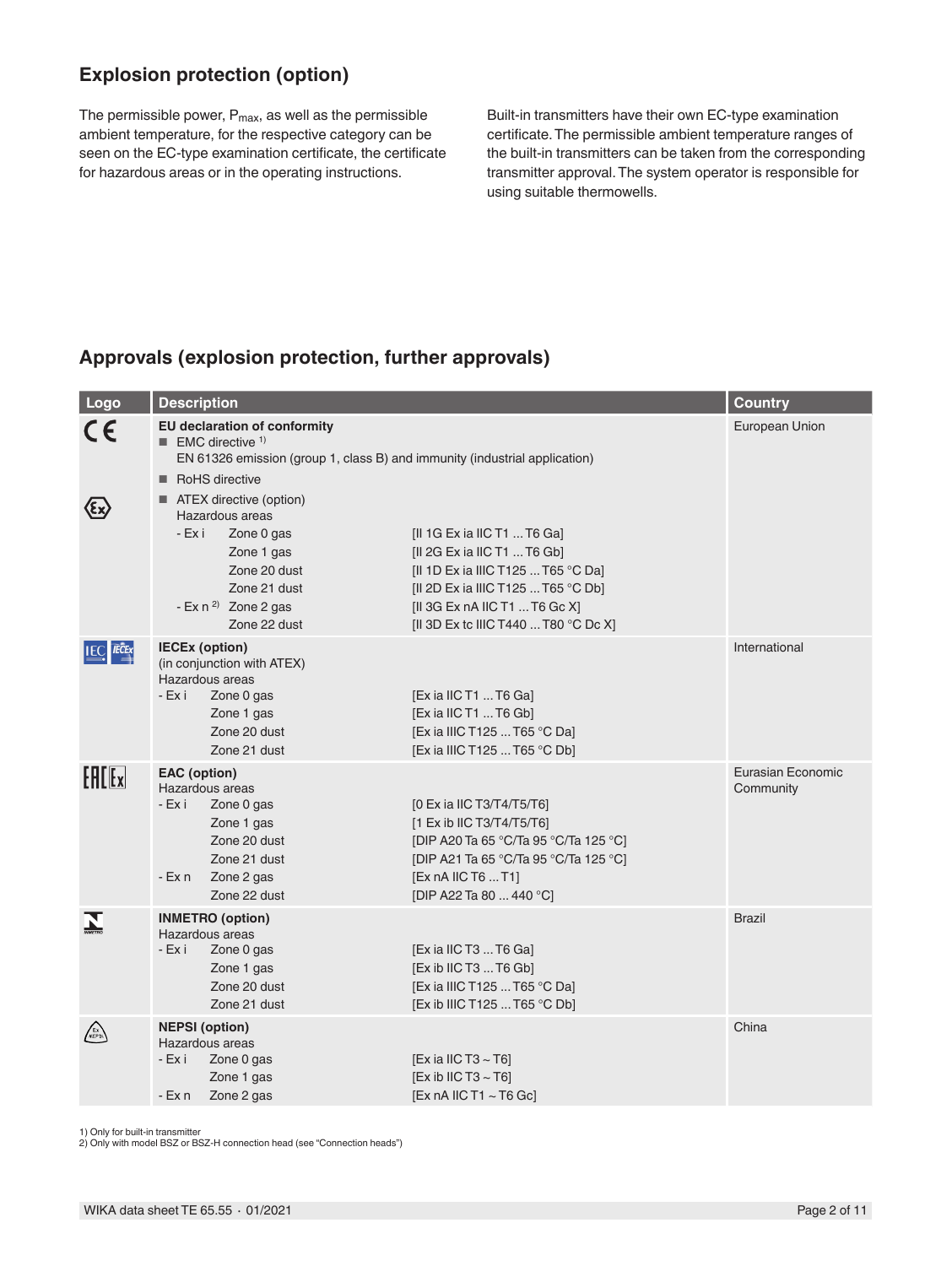| Logo           | <b>Description</b>                                                                   |                                                  | <b>Country</b> |
|----------------|--------------------------------------------------------------------------------------|--------------------------------------------------|----------------|
| $\mathbb{Z}^2$ | <b>KCs - KOSHA (option)</b><br>Hazardous areas<br>- Ex i<br>Zone 0 gas<br>Zone 1 gas | $[Ex$ ia IIC T4  T6]<br>[Ex ib IIC T4  T6]       | South Korea    |
|                | PESO (option)<br>Hazardous areas<br>- Ex i<br>Zone 0 gas<br>Zone 1 gas               | $[Ex$ ia IIC T1  T6 Ga]<br>[Ex ib IIC T3  T6 Gb] | India          |
|                | <b>GOST</b> (option)<br>Metrology, measurement technology                            |                                                  | Russia         |
|                | <b>MTSCHS (option)</b><br>Permission for commissioning                               |                                                  | Kazakhstan     |
|                | <b>UkrSEPRO (option)</b><br>Metrology, measurement technology                        |                                                  | Ukraine        |

Instruments marked with "ia" may also be used in areas only requiring instruments marked with "ib" or "ic".

If an instrument with "ia" marking has been used in an area with requirements in accordance with "ib" or "ic", it can no longer be operated in areas with requirements in accordance with "ia" afterwards.

Approvals and certificates, see website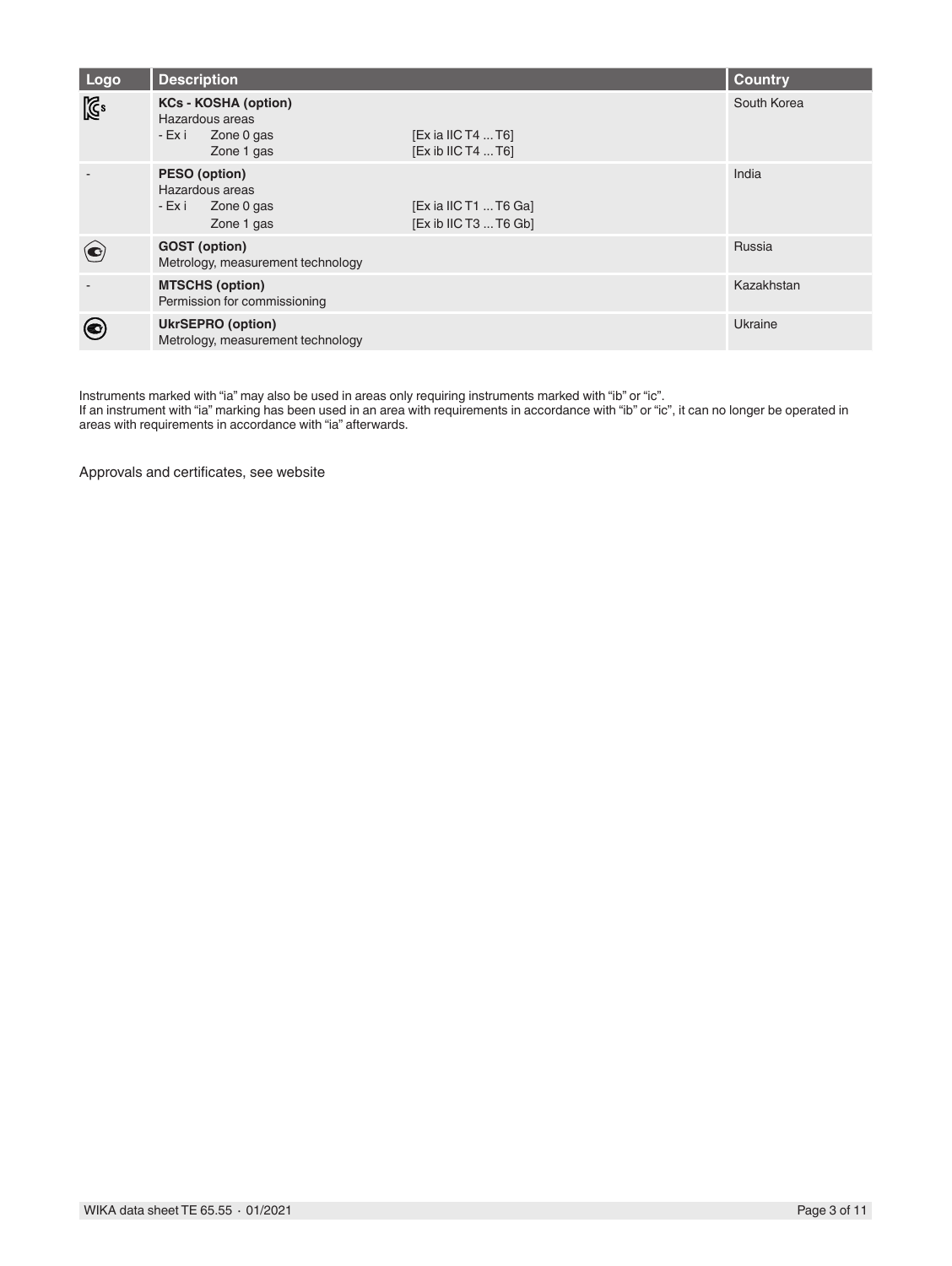## **Sensor**

### **Thermocouple per IEC 60584-1 or ASTM E230**

Types K, J, E, N, T (single or dual thermocouple)

#### **Measuring point**

- Ungrounded (standard)
- Grounded

#### **Sensor types**

| <b>Type</b> | Operating temperatures of the thermocouple |                  |                    |  |  |  |
|-------------|--------------------------------------------|------------------|--------------------|--|--|--|
|             | <b>IEC 60584-1</b>                         | <b>ASTM E230</b> |                    |  |  |  |
|             | <b>Class 2</b>                             | <b>Class 1</b>   | Standard   Special |  |  |  |
| K           | $-40+1,200$ °C                             | $-40+1,000$ °C   | $01,260$ °C        |  |  |  |
| J           | $-40+750$ °C                               | $-40+750$ °C     | 0760 °C            |  |  |  |
| Е           | $-40+900$ °C                               | $-40+800$ °C     | 0870 °C            |  |  |  |
| N           | $-40+1,200$ °C                             | $-40+1,000$ °C   | 01,260 °C          |  |  |  |
|             | $-40+350$ °C                               |                  | 0370 °C            |  |  |  |

The table shows the temperature ranges listed in the respective standards, in which the tolerance values (class accuracies) are valid.

The actual operating temperature of the thermometer is limited both by the maximum permissible operating temperature and the diameter of the thermocouple and the sheathed cable, as well as by the maximum permissible working temperature of the thermowell material.

Listed models are available both as single or dual thermocouples. The thermocouple will be delivered with an ungrounded measuring point, unless explicitly specified otherwise.

For detailed specifications for thermocouples, see IEC 60584-1 or ASTM E230 and Technical information IN 00.23 at www.wika.com.

#### **Tolerance value**

For the tolerance value of thermocouples, a cold junction temperature of 0 °C has been taken as the basis.

#### **Electrical connection**



For the electrical connections of built-in temperature transmitters see the corresponding data sheets or operating instructions.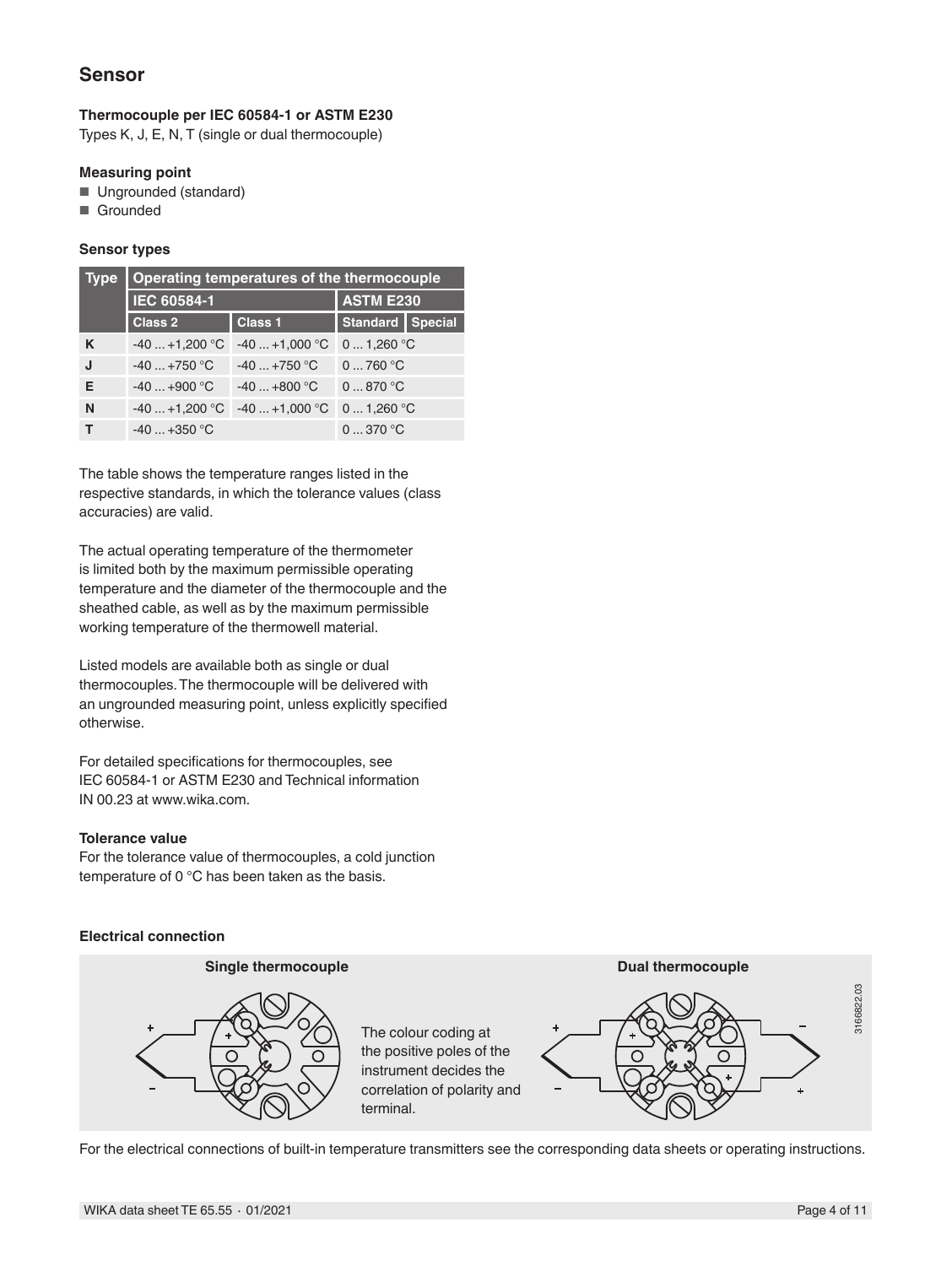# **Connection head**



| <b>Model</b>  | <b>Material</b>           | <b>Cable entry</b><br>thread size    | Ingress protection<br>$(max.)$ <sup>1)</sup> | Cap                                                | <b>Surface</b>            | <b>Connection to</b><br>neck tube |
|---------------|---------------------------|--------------------------------------|----------------------------------------------|----------------------------------------------------|---------------------------|-----------------------------------|
| <b>JS</b>     | Aluminium                 | $M16 \times 1.5^{2}$                 | <b>IP65</b>                                  | Cover with 2 screws                                | Blue, lacquered 4)        | M24 x 1.5, 1/2 NPT                |
| <b>BS</b>     | Aluminium                 | M <sub>20</sub> x 1.5 <sup>2</sup> ) | $IP65^{3}$                                   | Flat cover with 2 screws                           | Blue, lacquered 4)        | M24 x 1.5, 1/2 NPT                |
| <b>BSZ</b>    | Aluminium                 | M20 x 1.5 $^{2}$ )                   | $IP65^{3}$                                   | Spherical hinged cover<br>with cylinder head screw | Blue, lacquered 4)        | M24 x 1.5, 1/2 NPT                |
| <b>BSZ-H</b>  | Aluminium                 | $M20 \times 1.5^{2}$                 | $IP65^{3}$                                   | Raised hinged cover with<br>cylinder head screw    | Blue, lacquered 4)        | M24 x 1.5, 1/2 NPT                |
| <b>BSS</b>    | Aluminium                 | $M20 \times 1.5^{2}$                 | <b>IP65</b>                                  | Spherical hinged cover<br>with clamping lever      | Blue, lacquered 4)        | M24 x 1.5, 1/2 NPT                |
| <b>BSS-H</b>  | Aluminium                 | M <sub>20</sub> x 1.5 <sup>2</sup> ) | <b>IP65</b>                                  | Raised hinged cover with<br>clamping lever         | Blue, lacquered 4)        | M24 x 1.5, 1/2 NPT                |
| <b>BVS</b>    | <b>Stainless</b><br>steel | M <sub>20</sub> x 1.5 <sup>2</sup> ) | <b>IP65</b>                                  | Precision-cast screw-on lid                        | Blank,<br>electropolished | $M24 \times 1.5$                  |
| <b>BSZ-K</b>  | <b>Plastic</b>            | M <sub>20</sub> x 1.5 <sup>2</sup> ) | <b>IP65</b>                                  | Spherical hinged cover<br>with cylinder head screw | <b>Black</b>              | $M24 \times 1.5$                  |
| <b>BSZ-HK</b> | Plastic                   | M <sub>20</sub> x 1.5 <sup>2</sup> ) | <b>IP65</b>                                  | Raised hinged cover with<br>cylinder head screw    | <b>Black</b>              | $M24 \times 1.5$                  |
|               |                           |                                      |                                              |                                                    |                           |                                   |

| <b>Model</b>  | <b>Explosion protection</b> |                            |                                |                          |                          |  |  |
|---------------|-----------------------------|----------------------------|--------------------------------|--------------------------|--------------------------|--|--|
|               | Without                     | Ex i (gas)<br>Zone 0, 1, 2 | Ex i (dust)<br>Zone 20, 21, 22 | Ex nA (gas)<br>Zone 2    | Ex tc (dust)<br>Zone 22  |  |  |
| <b>JS</b>     | $\mathsf{x}$                | $\boldsymbol{\mathsf{x}}$  | $\boldsymbol{\mathsf{X}}$      | $\overline{\phantom{a}}$ | $\overline{\phantom{a}}$ |  |  |
| <b>BS</b>     | $\mathsf{x}$                | $\mathsf{x}$               | $\overline{\phantom{a}}$       | $\overline{\phantom{a}}$ | $\overline{\phantom{a}}$ |  |  |
| <b>BSZ</b>    | $\mathsf{x}$                | $\mathsf{x}$               | $\boldsymbol{\mathsf{x}}$      | $\mathsf{x}$             | $\mathsf{x}$             |  |  |
| <b>BSZ-H</b>  | $\mathsf{x}$                | $\mathsf{x}$               | $\boldsymbol{\mathsf{x}}$      | $\mathsf{x}$             | $\mathsf{x}$             |  |  |
| <b>BSS</b>    | $\mathsf{x}$                | $\boldsymbol{\mathsf{X}}$  | $\overline{\phantom{a}}$       | $\overline{\phantom{a}}$ | $\overline{\phantom{a}}$ |  |  |
| <b>BSS-H</b>  | $\mathsf{x}$                | $\boldsymbol{\mathsf{X}}$  | $\overline{\phantom{a}}$       | $\sim$                   | $\overline{\phantom{a}}$ |  |  |
| <b>BVS</b>    | $\mathsf{x}$                | $\mathsf{x}$               |                                | $\overline{a}$           | $\blacksquare$           |  |  |
| <b>BSZ-K</b>  | $\mathsf{x}$                | $\boldsymbol{\mathsf{X}}$  |                                |                          | $\overline{\phantom{a}}$ |  |  |
| <b>BSZ-HK</b> | $\mathsf{x}$                | $\mathsf{x}$               | $\overline{\phantom{a}}$       | $\overline{\phantom{a}}$ | $\overline{\phantom{a}}$ |  |  |

1) The ingress protection refers to the connection head, for information on the cable glands, see page 6<br>2) Standard (others on request)<br>3) Ingress protections, which describe temporary or lasting submersion, available on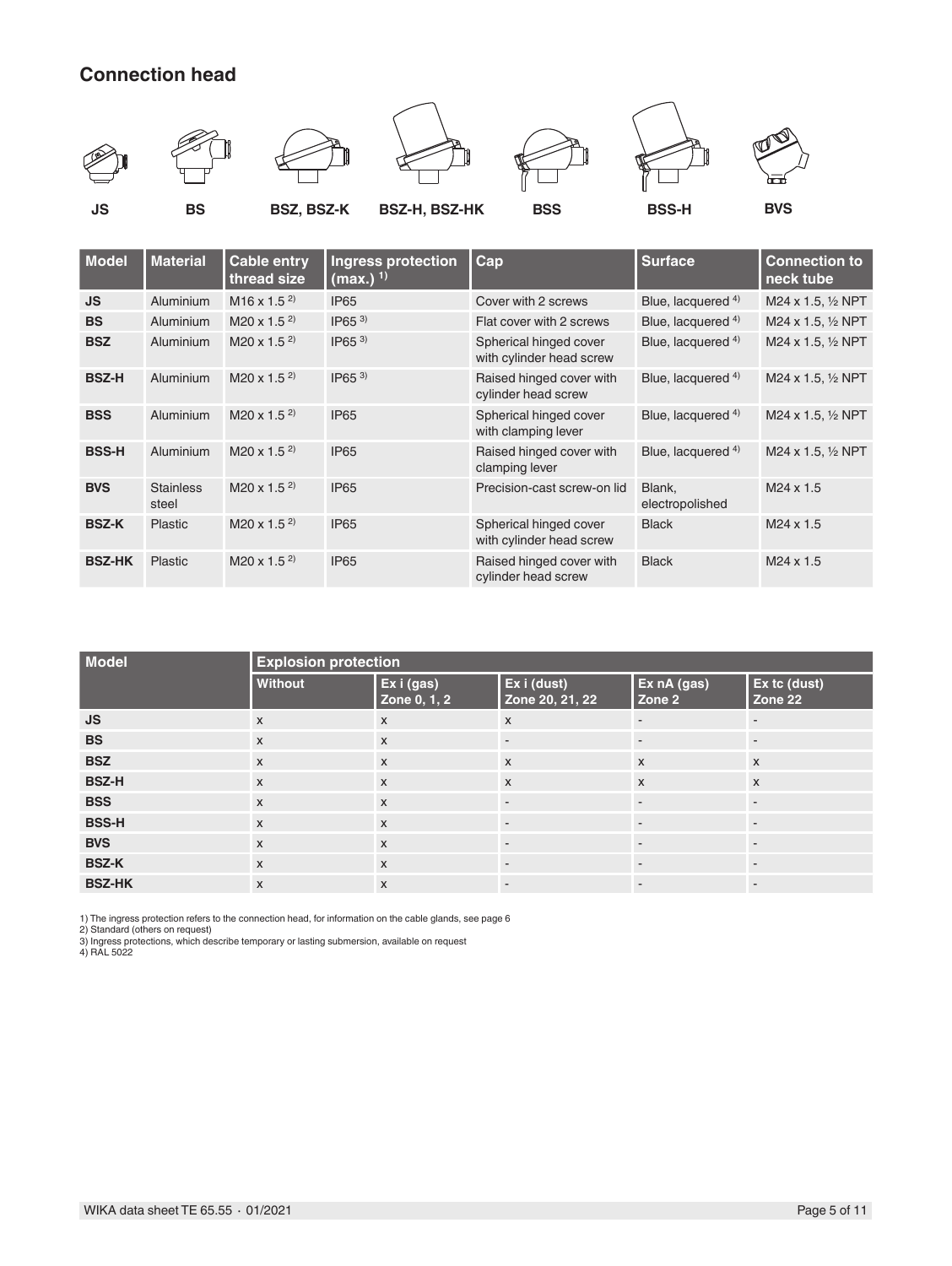## **Cable entry**



The pictures show examples of connection heads.

| Cable entry                                                      | <b>Cable entry thread size</b> |
|------------------------------------------------------------------|--------------------------------|
| Standard cable entry <sup>1)</sup>                               | M20 x 1.5                      |
| Plastic cable gland (cable $\varnothing$ 6  10 mm) <sup>1)</sup> | M20 x 1.5                      |
| Nickel-plated brass cable gland (cable $\varnothing$ 6  12 mm)   | $M20 \times 1.5$               |
| Stainless steel cable gland (cable Ø 7  12 mm)                   | $M20 \times 1.5$               |

| <b>Cable entry</b>                        | <b>Colour</b><br><b>Ingress</b> |                   | Min./max. ambient                                | <b>Explosion protection</b> |                           |                                            |                          |                            |
|-------------------------------------------|---------------------------------|-------------------|--------------------------------------------------|-----------------------------|---------------------------|--------------------------------------------|--------------------------|----------------------------|
|                                           | protection<br>$(max.)^{2)}$     |                   | temperature                                      | without Ex i                | (gas)<br>Zone 0.<br>1, 2  | Exi<br>(dust)<br><b>Zone 20,</b><br>21, 22 | Ex nA<br>(gas)<br>Zone 2 | Ex tc<br>(dust)<br>Zone 22 |
| Standard cable entry <sup>1)</sup>        | <b>Blank</b>                    | <b>IP65</b>       | $-40+80$ °C                                      | $\mathsf{x}$                | $\mathsf{x}$              |                                            |                          |                            |
| Plastic cable gland <sup>1)</sup>         | <b>Black or</b><br>grey         | $IP66^{3}$        | $-40+80$ °C                                      | $\mathsf{x}$                | ٠                         |                                            | ٠                        |                            |
| Plastic cable gland, $Ex e^{-1}$          | Light blue                      | $IP66^{3}$        | $-20+80$ °C (standard) x<br>$-40+70$ °C (option) |                             | $\mathsf{x}$              | $\mathsf{x}$                               | $\overline{a}$           |                            |
| Plastic cable gland, $Ex e^{-1}$          | <b>Black</b>                    | IP66 <sup>3</sup> | $-20+80$ °C (standard) x<br>$-40+70$ °C (option) |                             |                           |                                            | $\mathsf{x}$             | $\mathsf{x}$               |
| Brass cable gland, nickel-plated          | <b>Blank</b>                    | $IP66^{3}$        | $-60^{4}$ / $-40$ $+80^{\circ}$ C                | $\mathsf{x}$                | $\overline{\phantom{a}}$  | $\overline{\phantom{a}}$                   | ۰                        |                            |
| Brass cable gland, nickel-plated,<br>Ex e | <b>Blank</b>                    | IP66 <sup>3</sup> | $-60^{4}$ / $-40$ $+80^{\circ}$ C                | $\mathsf{x}$                | $\boldsymbol{\mathsf{x}}$ | $\mathsf{x}$                               | $\mathsf{x}$             | $\mathsf{x}$               |
| Stainless steel cable gland               | <b>Blank</b>                    | $IP66^{3}$        | $-60^{4}$ / $-40$ $+80^{\circ}$ C                | $\mathsf{x}$                | $\mathsf{x}$              | $\mathsf{x}$                               | $\overline{\phantom{a}}$ |                            |
| Stainless steel cable gland, Ex e         | <b>Blank</b>                    | $IP66^{3}$        | $-60^{4}$ / $-40$ $+80^{\circ}$ C                | X                           | $\mathsf{x}$              | X                                          | $\mathsf{x}$             | $\mathsf{x}$               |

1) Not available for BVS connection head

2) IP ingress protection of the cable gland. The IP ingress protections of the complete instrument TR55 must not inevitably correspond to the cable gland.<br>3) Ingress protections, which describe temporary or lasting submers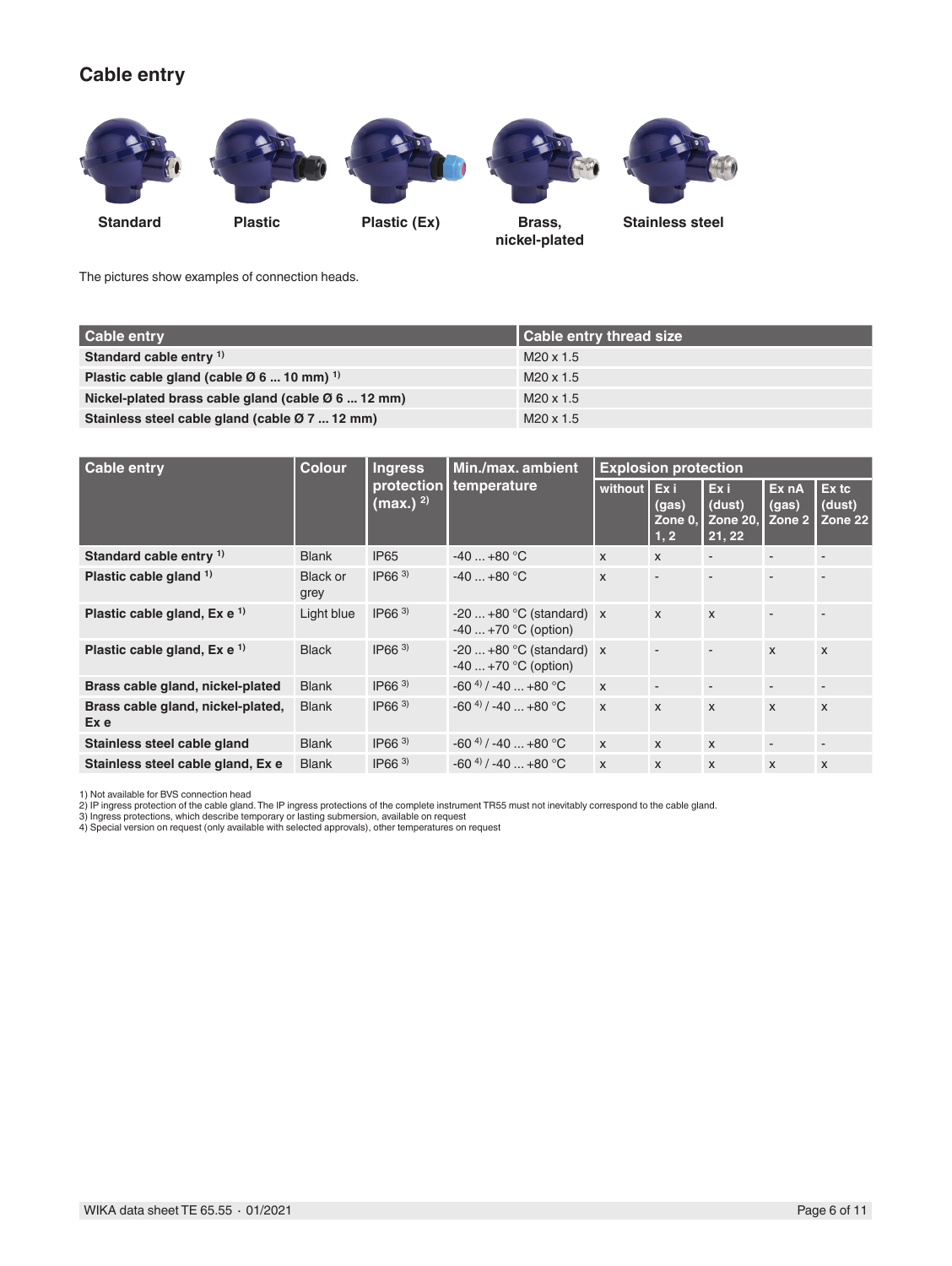## **Ingress protection per IEC/EN 60529**

| Degrees of protection against solid foreign bodies (defined by the first index number) |  |  |  |
|----------------------------------------------------------------------------------------|--|--|--|
|----------------------------------------------------------------------------------------|--|--|--|

| <b>First index number</b> | Degree of protection / short description | Test parameter   |
|---------------------------|------------------------------------------|------------------|
|                           | Dust-protected                           | per IEC/EN 60529 |
|                           | Dust-tight                               | per IEC/EN 60529 |

#### **Degrees of protection against water (defined by the second index number)**

|                | Second index number   Degree of protection / short description | <b>Test parameter</b> |
|----------------|----------------------------------------------------------------|-----------------------|
| $\overline{4}$ | Protected against splash water                                 | per IEC/EN 60529      |
| 5              | Protected against water jets                                   | per IEC/EN 60529      |
| - 6            | Protected against strong water jets                            | per IEC/EN 60529      |
| $7^{1}$        | Protected against the effects of temporary immersion in water  | per IEC/EN 60529      |
| $8^{1}$        | Protected against the effects of continuous immersion in water | by agreement          |

1) Ingress protections, describing temporary or permanent immersion, on request

Standard ingress protection of model TC55 is IP65.

The stated degrees of protection apply under the following conditions:

- Use of a suitable cable gland
- Use of a cable cross-section appropriate for the gland or select the appropriate cable gland for the available cable
- Adhere to the tightening torques for all threaded connections

## **Transmitter**

#### **Mounting onto the measuring insert**

With mounting on the measuring insert, the transmitter replaces the terminal block and is fixed directly to the terminal plate of the measuring insert.



Mounting the transmitter in the cap of the connection head is preferable to mounting it on the measuring insert. With this type of mounting, for one, a better thermal insulation is ensured, and in addition, exchange and mounting for servicing is simplified.

All IP specifications apply to the area above the fully assembled

compression fitting (see also support tube Seite 7).





Fig. left: Measuring insert with mounted transmitter (here: model T32) Fig. right: Measuring insert prepared for transmitter mounting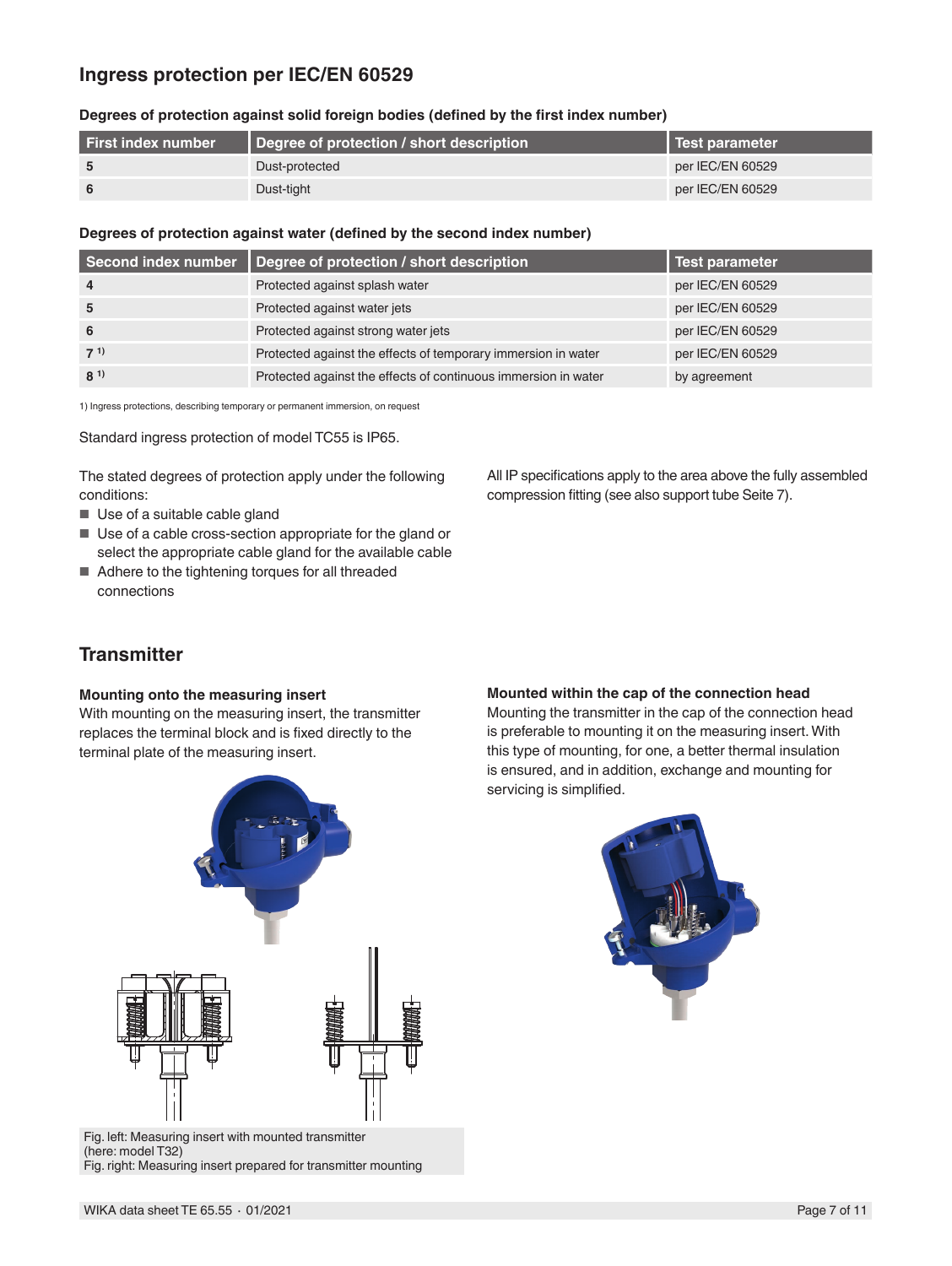#### **Transmitter models**





 $\biguplus_{\mathsf{vec}}$ 





| Output signal 4  20 mA, HART <sup>®</sup> protocol |                |                          |                           |              |  |  |
|----------------------------------------------------|----------------|--------------------------|---------------------------|--------------|--|--|
| Transmitter<br>(selectable versions)               | Model T16      | <b>Model T32</b>         | Model T91.10              | Model T91.20 |  |  |
| Data sheet                                         | TE 16.01       | TE 32.04                 | TE 91.01                  | TE 91.01     |  |  |
| Output                                             |                |                          |                           |              |  |  |
| $\blacksquare$ 4  20 mA                            | $\mathsf{x}$   | X                        |                           | $\mathsf{x}$ |  |  |
| $\blacksquare$ 010 V                               | $\blacksquare$ | $\overline{\phantom{a}}$ | $\boldsymbol{\mathsf{X}}$ |              |  |  |
| $\blacksquare$ HART <sup>®</sup> protocol          | $\overline{a}$ | X                        | ۰                         |              |  |  |
| Input                                              |                |                          |                           |              |  |  |
| Thermocouples IEC 60584-1                          | K, J, E, N, T  | K, J, E, N, T            | K, J, T                   | K, J, T      |  |  |
| <b>Explosion protection</b>                        | Optional       | Optional                 | ۰                         |              |  |  |

#### **Possible mounting positions for transmitters**

| <b>Connection head</b> | T <sub>16</sub> | <b>T32</b> | T91.10 | T91.20 |
|------------------------|-----------------|------------|--------|--------|
| <b>JS</b>              |                 |            |        |        |
| <b>BS</b>              |                 |            |        |        |
| BSZ, BSZ-K             |                 | $\circ$    |        |        |
| BSZ-H, BSZ-HK          |                 |            |        |        |
| <b>BSS</b>             |                 | $\circ$    |        |        |
| <b>BSS-H</b>           |                 |            |        |        |
| <b>BVS</b>             |                 | $\circ$    | С      |        |

○ Mounted instead of terminal block ● Mounted within the cover of the connection head – Mounting not possible

The mounting of a transmitter on the measuring insert is possible with all the connection heads listed here. For a correct determination of the overall measuring deviation, the sensor and transmitter measuring deviations must be added.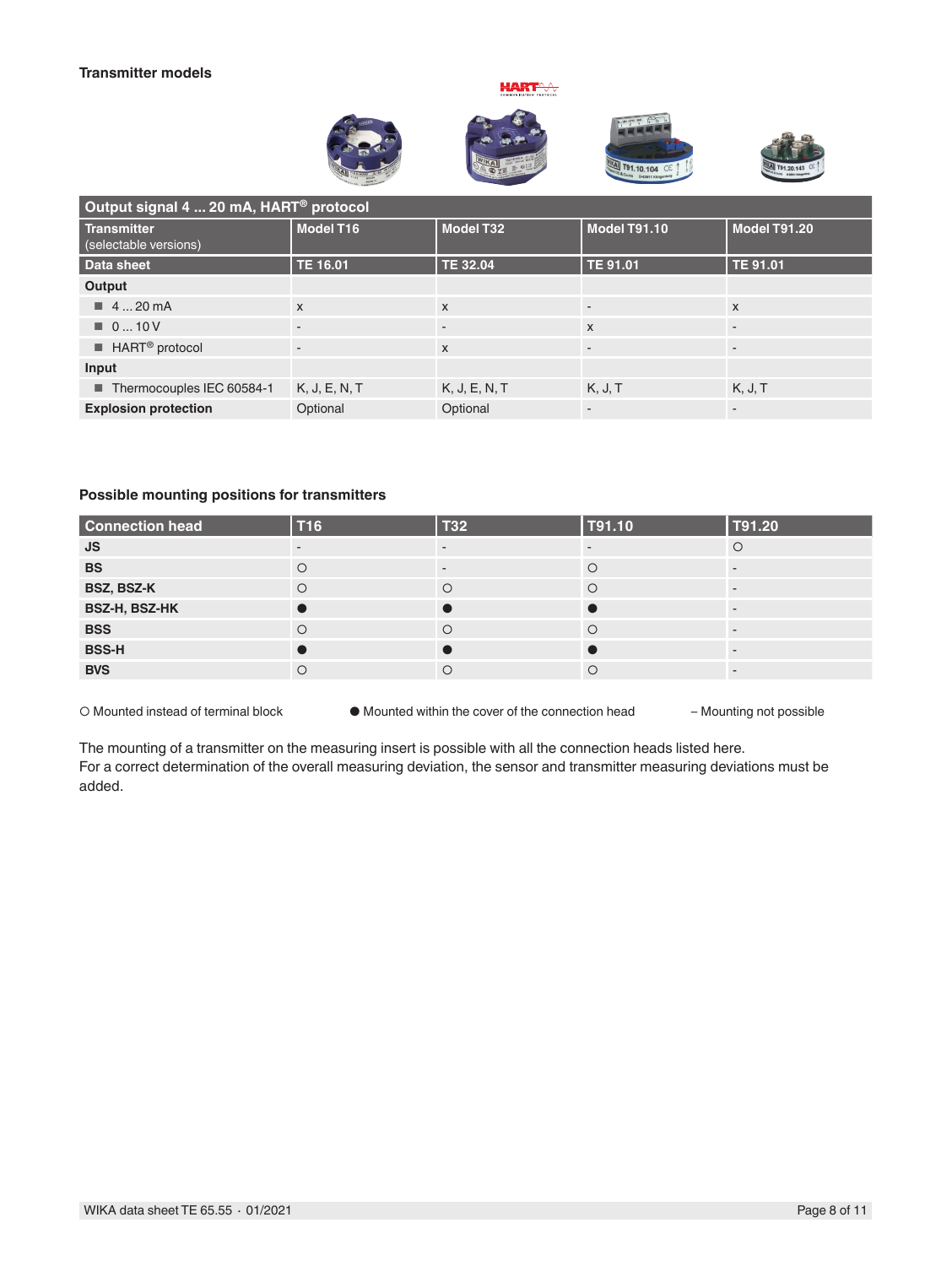## **Components model TC55**



## **Dimensions in mm**



The combinations of process connection and connection head shown above are examples.

- Legend:<br>A Ins A Insertion length<br>E Thread
- Thread
- $\emptyset$  d Support tube diameter<br>N Neck length
- N Neck length<br>FL Probe length
- Probe length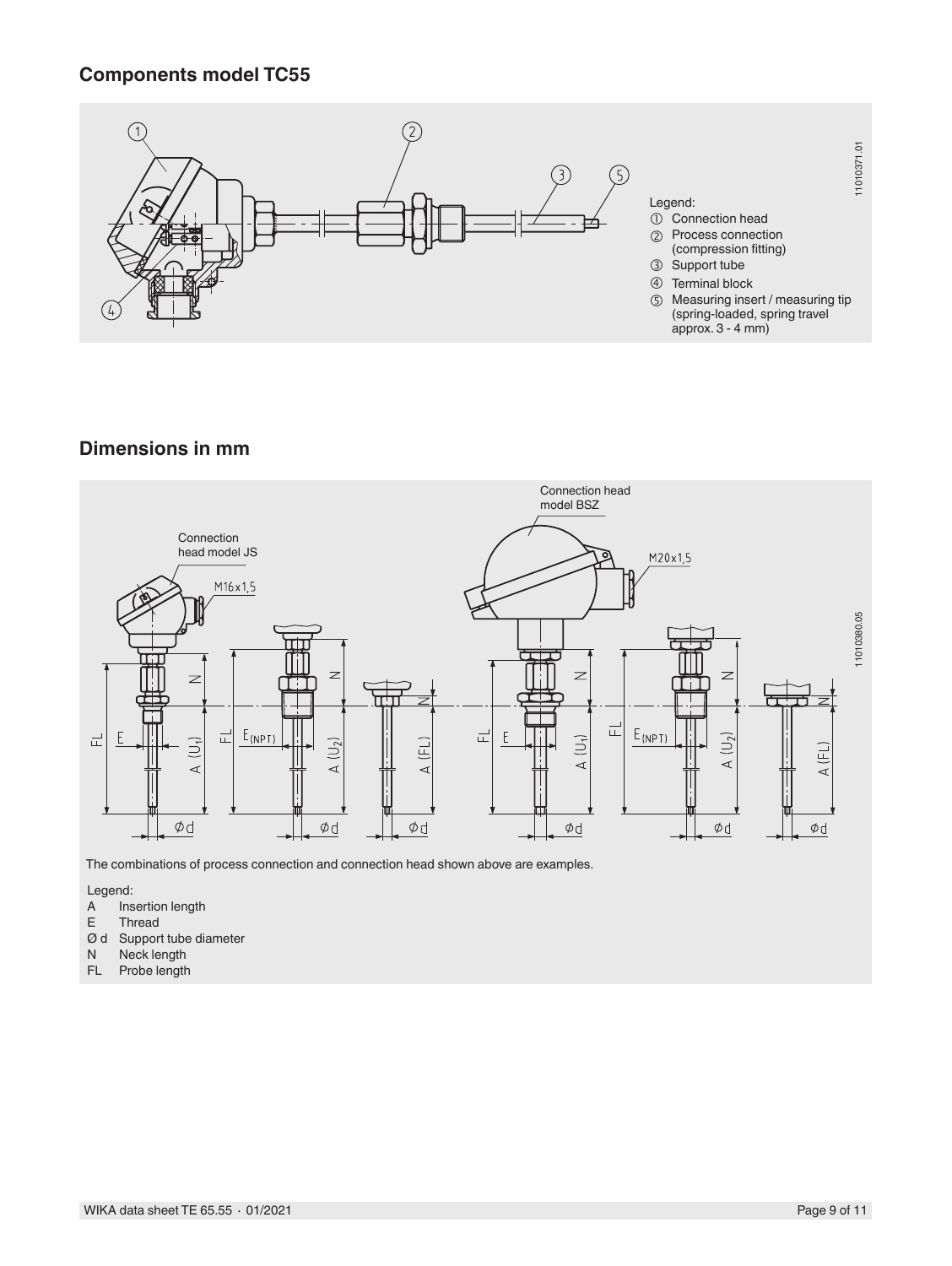# **Support tube**

Serves for the fastening of the compression fitting only and is open at the measuring tip (not water-, dust- or gas-tight).

#### ■ Material: stainless steel

| Support tube        | <b>Process</b>             | Maximum possible insertion length $A$ <sup>1)</sup> in mm with probe length FL |    |    |    |     |     |     |     |  |
|---------------------|----------------------------|--------------------------------------------------------------------------------|----|----|----|-----|-----|-----|-----|--|
| $\varnothing$ in mm | connection                 | 65                                                                             | 75 | 80 | 85 | 105 | 125 | 230 | 250 |  |
| 6 or 8              | $G\mathrel{\mathcal{H}} B$ | 35                                                                             | 45 | 50 | 55 | 75  | 95  | 200 | 220 |  |
|                     | $G \frac{3}{8} B$          | 35                                                                             | 45 | 50 | 55 | 75  | 95  | 200 | 220 |  |
|                     | $G\frac{1}{2}B$            | 35                                                                             | 45 | 50 | 55 | 75  | 95  | 200 | 220 |  |
|                     | $1/4$ NPT                  | 20                                                                             | 30 | 35 | 40 | 60  | 80  | 185 | 205 |  |
|                     | $1/2$ NPT                  | 20                                                                             | 30 | 35 | 40 | 60  | 80  | 185 | 205 |  |

1) Spring not loaded, spring travel approx. 3 to 4 mm (tolerance of insertion lengths ±2 mm)

## **Diameter support tube / measuring tip**

Connection head JS: Ø 6.0 / 3.0 mm Connection heads, form B: Ø 6.0 / 3.0 mm or 8.0 / 6.0 mm

## **Compression fitting**

All compression fittings are manufactured from stainless steel. Other materials are available on request.

The compression fitting enables simple, on-site adjustment to the required insertion length.

Due to the length of the compression fitting itself, the minimum neck length N is 40 mm for parallel threads and 55 mm for NPT threads.

Ferrule material: Stainless steel

Ferrules from stainless steel are only adjustable once; once the fitting has been loosened, sliding along the thermowell is no longer possible.

For application reasons, ferrules from PTFE are not recommended due to vibration and thermal loading.

On delivery, the compression fittings are only tightened hand-tight. Insertion length A and neck length  $N(M_H)$ can thus be checked. The final positioning/fixing of the compression fitting is carried out at the installation location.